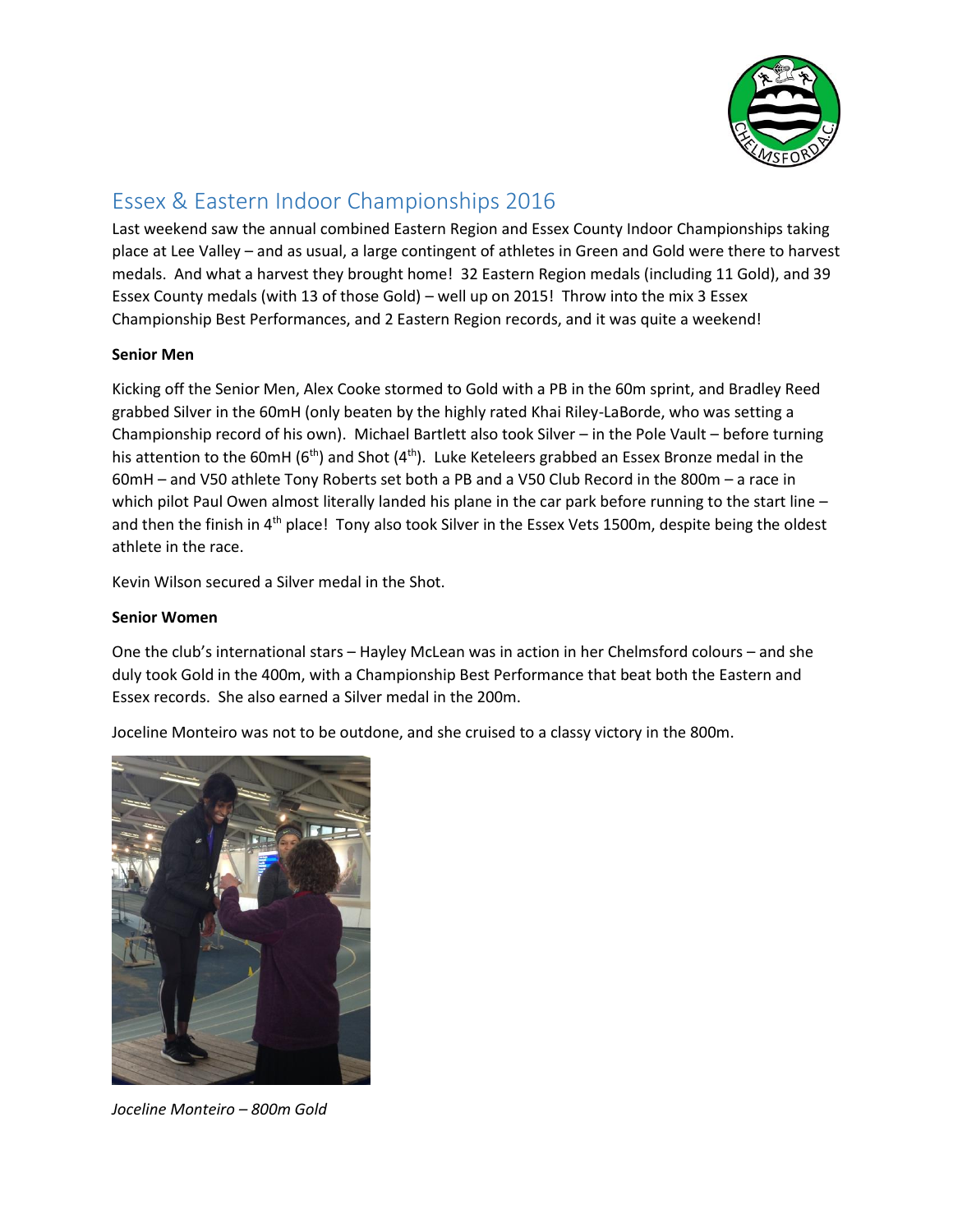

Poppy Lake continued her return to action in 2016 by taking her second win of the year, with Gold in the High Jump. Chay Clark came away with a Bronze medal (Essex Silver) in the same event – a medal combination she repeated in the 60mH.



*Poppy Lake – High Jump Gold*

## **U20's**

In the U20 Men's age group, Rhys Collings was in good form, taking Bronze (and Essex Silver) – and a PB in the 60mH, before running another PB to make it through to the final of the 400m. James Allway put in his usual solid performance in the Pole Vault, and secured a well-deserved Essex Gold medal.

Charlotte Boyle was the only Chelmsford medalist in the U20 Women's events, taking an excellent Bronze medal (and Essex Silver) in the High Jump.

## **U17 Men**

The U17 Men's category saw a glut of medals for club athletes – Robert Runciman personally contributing a number of them, with Gold (and a PB) in the Long Jump, and Bronze medals in the 60mH (with a PB), Shot, and High Jump! Nathaniel Sherger grabbed both a Gold and Silver – the latter with a PB in the 60m, and the former being one of the weekend's highlights as he roared to victory in the 200m!

Returning to the High Jump, Thomas Hewes shook off the effects of a bug to leap to victory, and clear 2m for the third competition in a row – a performance that took both the Eastern and Essex Championship records. John Boyle took Bronze – and an Essex Silver, to make it Chelmsford 1-2-3 on the Essex High Jump podium.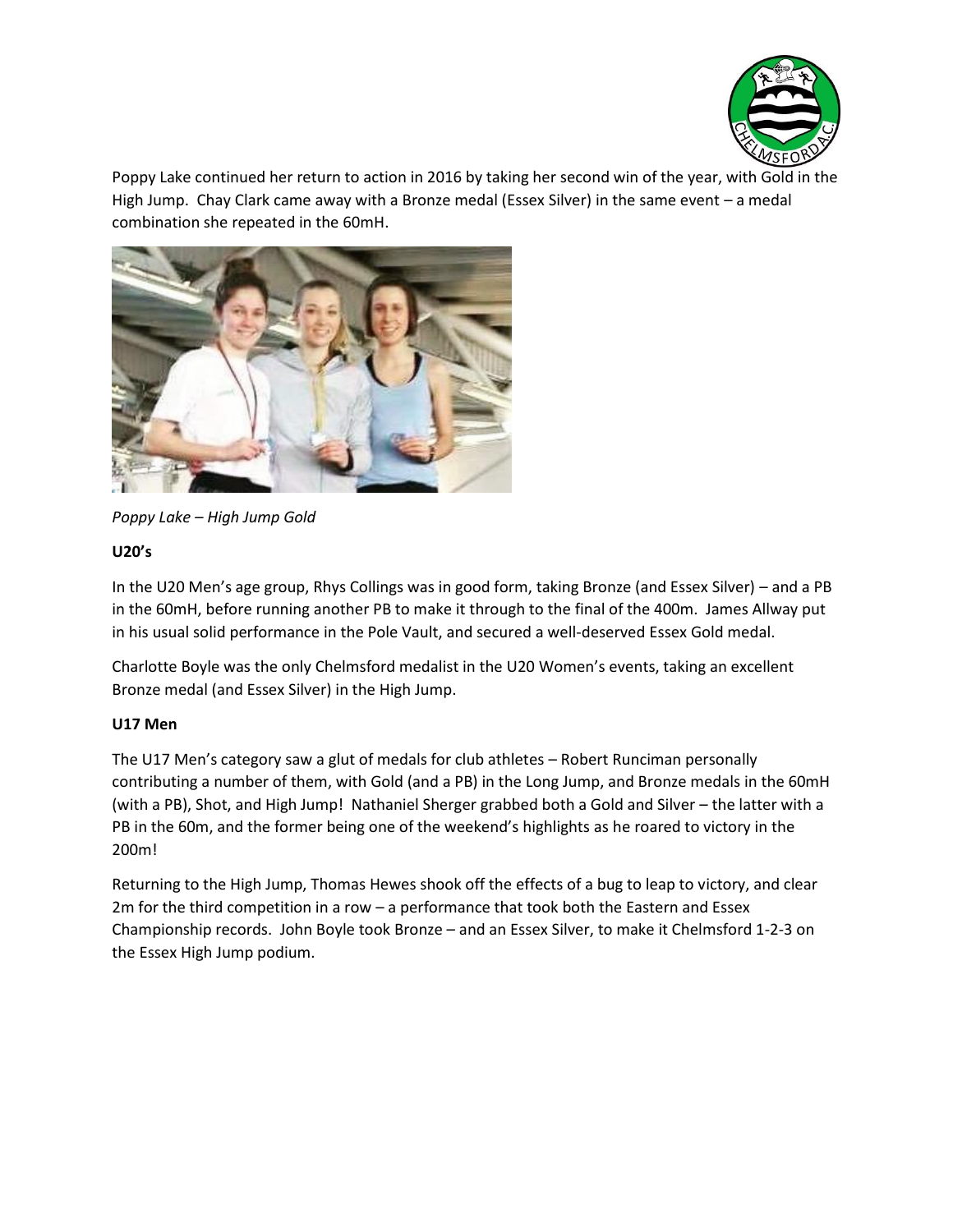



*Chelmsford High Jump 1-2-3 – John Boyle, Thomas Hewes & Robert Runciman*

Elliott Cordery was making his debut in the U17 category, but it didn't show, as he ran away from the field to take victory in the 1500m – and with a new PB! And back in the Field events, Victor Adebiyi was in fine form, capturing the Silver medal with a PB in the Shot!

## **U17 Women**

In the U17 Women's age group it was largely the Caitlin and Connie show, as they came away with pocketful of medals each. Connie grabbed Gold with a new PB in the Long Jump, before taking Bronze (and Essex Silver) with a PB in the 300m. She also battled hard to progress to the final of the 60m. Meanwhile, Caitlin was earning three Essex Bronze medals – in the 60m, 200m, and Long Jump.

Two of the club's Throws stars were taking the medals in the Shot – Gabby Quigley grabbing Silver, and an Essex Championship record – and Laura Runciman winning a Bronze (and Essex Silver medal).

## **U15's**

In the U15 age group there were two Gold medals. Jess Hopkins not only claimed victory in the Shot, but did it with a PB – AND the club's fifth Championship record of the weekend! She also ran extremely well to make the final of the 60mH, in which she recorded a PB – a feat matched by Amelia Day. Mia Chantree took Chelmsford's other Gold medal in the age group – leaping to a Season's Best in the High Jump.



*Mia Chantree – High Jump Gold*